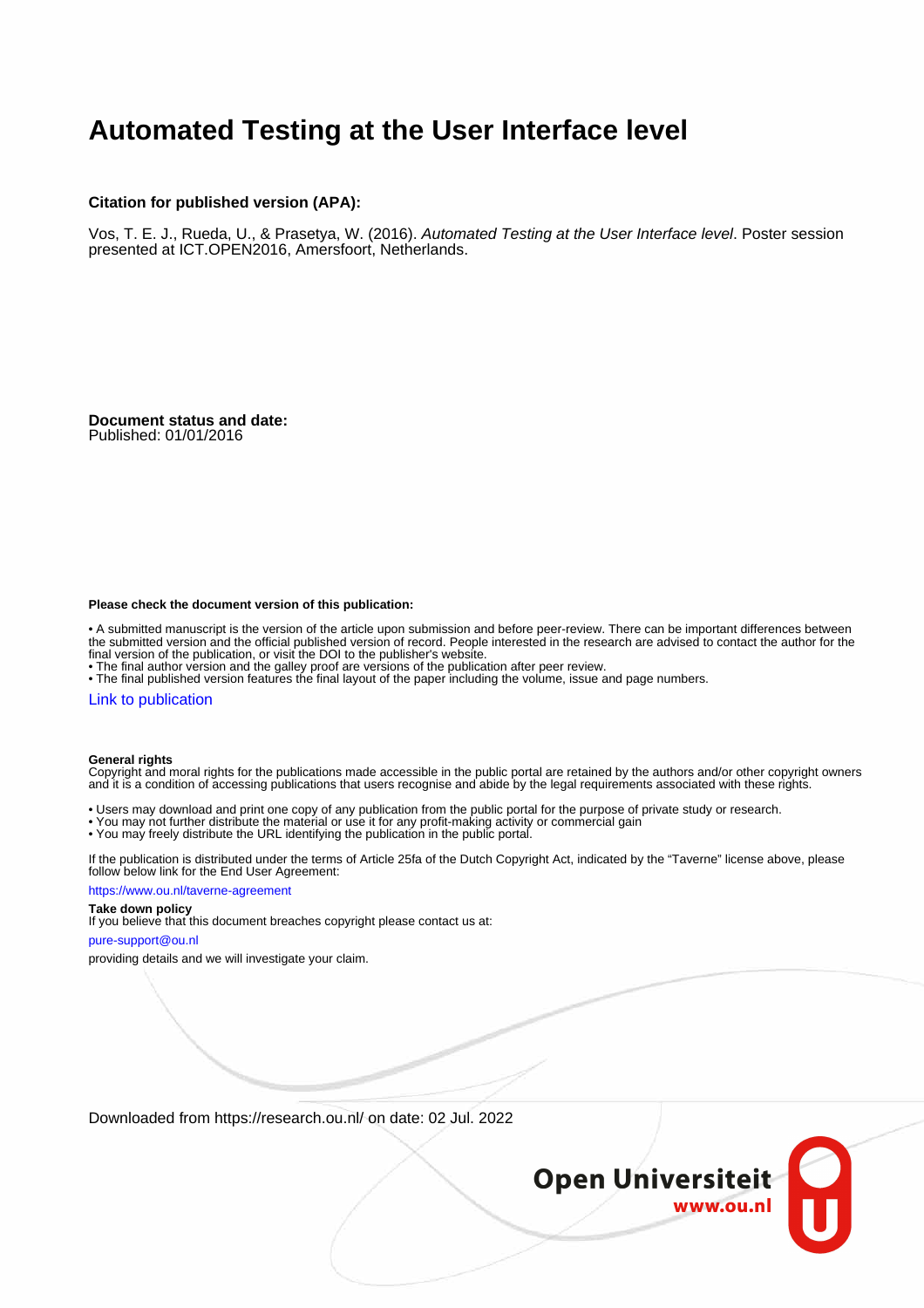# Automated Testing at the User Interface level

Tanja E.J. Vos Universidad Politécnica de Valencia Open Universiteit Email: tvos@pros.upv.es, tanja.vos@ou.nl

Urko Rueda Molina Universidad Politécnica de Valencia Email: urueda@pros.upv.es

Wishnu Prasetya Universiteit van Utrecht Email: s.w.b.prasetya@uu.nl

## I. INTRODUCTION

Graphical User Interfaces (GUIs) represent the main connection point between a software's components and its end users and can be found in almost all modern applications. This makes them attractive for testers, since testing at the GUI level means testing from the user's perspective and is thus the ultimate way of verifying a program's correct behaviour. Current GUIs can account for 45-60% of the entire source code [1] and are often large and complex. To be effective, UI testing should be automated.

A substantial part of the current state-of-the art for automating UI testing is still based on the Capture and Replay (CR) technique [2]. CR requires significant human intervention to record interactions (i.e. clicks, keystrokes, drag/drop operations) that are used as regression tests for new product releases. A known concern of CR is that it creates a critical maintenance problem because the test cases easily break when the UI evolves, which happens often. A more advanced technique, Visual testing [3], takes advantage of image processing algorithms to simulate step by step human interactions. Though visual approaches simplify the work of testers, they are slow, imprecise (prone to false positives with wrong UI element identification, and false negatives with missed UI elements), and also rely on the GUI stability.

We present a completely different approach to automated GUI testing called TESTAR<sup>1</sup> (Test Automation at the user inteRface level). TESTAR automatically and dynamically generates test sequences based on a tree model (automatically derived from the UI through the Accessibility API). No test cases are recorded and the tree model is inferred for every state, this implies that tests will run even when the GUI changes. This reduces the maintenance problem that threatens the techniques mentioned earlier.

## II. TESTAR ENGINE FOR AUTOMATED USER INTERFACE **TESTING**

TESTAR performs the steps as is shown in Fig. 1: (1) start the SUT; (2) obtain the GUI's *State* (a widget tree<sup>2</sup>); (3) derive a set of sensible actions that a user could execute in a specific SUT's state (i.e. clicks, text inputs, mouse gestures); (4) select one of these actions (random or using some searchbased optimization criteria); (5) execute the selected action; (6) apply the available oracles to check (in)validness of the new



Fig. 1. *TESTAR testing flow*

UI state. If a fault is found, stop the SUT (7) and save a replayable sequence of the test that found the fault. If not, keep on testing if more actions are desired within the test sequence.

Using TESTAR, you can start testing immediately and you do not need to specify test cases in advance. TESTAR automatically generates and executes test sequences based on a structure that is automatically derived from the UI through the accessibility API. Without specifying anything, TESTAR can detect the violation of general-purpose system requirements through implicit oracles like those stating that the SUT should not crash, the SUT should not find itself in an unresponsive state (freeze) and the GUI state should not contain any widget with suspicious words like *error*, *problem*, *exception*, etc.

To ease testers work, the tool provides a basic testing protocol that can be customized for concrete needs in particular SUTs. Protocol customization is performed through an enduser compilable Java class file. The class contains a method for each of the steps 1 to 7 in Fig. 1). For step 6, the method getVerdict defines the test oracles in the form of predicates over the SUT's GUI states. These oracles are the requirements that are required to hold in all the GUI states that are reachable from the SUT initial states. Out of the box, TESTAR provides an implementation of getVerdict that contains oracles for checking *general-purpose requirements*, i.e. those that need to hold for any software system independent of its context and specific objectives. These are for example requirements that state that: the SUT should not crash, the SUT should not find itself in an unresponsive state (freeze), the GUI state should not contain any widget with suspicious words like *error*, *problem*, *exception*, etc. to the user". Currently, oracles in TESTAR are expressed in Java and Figure 2 shows the code for implementing the general-purpose oracles.

### III. INCREMENTAL ORACLE AND REQUIREMENTS **CONSTRUCTIONS**

While our application is automatically being tested for stability, crashes and undesired outputs, we can start adding

<sup>1</sup>http://www.testar.org

<sup>2</sup>TESTAR uses the Operating System's Accessibility API, which has the capability to detect and expose a GUI's widgets, and their corresponding properties like: display position, widget size, ancestor widgets, etc.